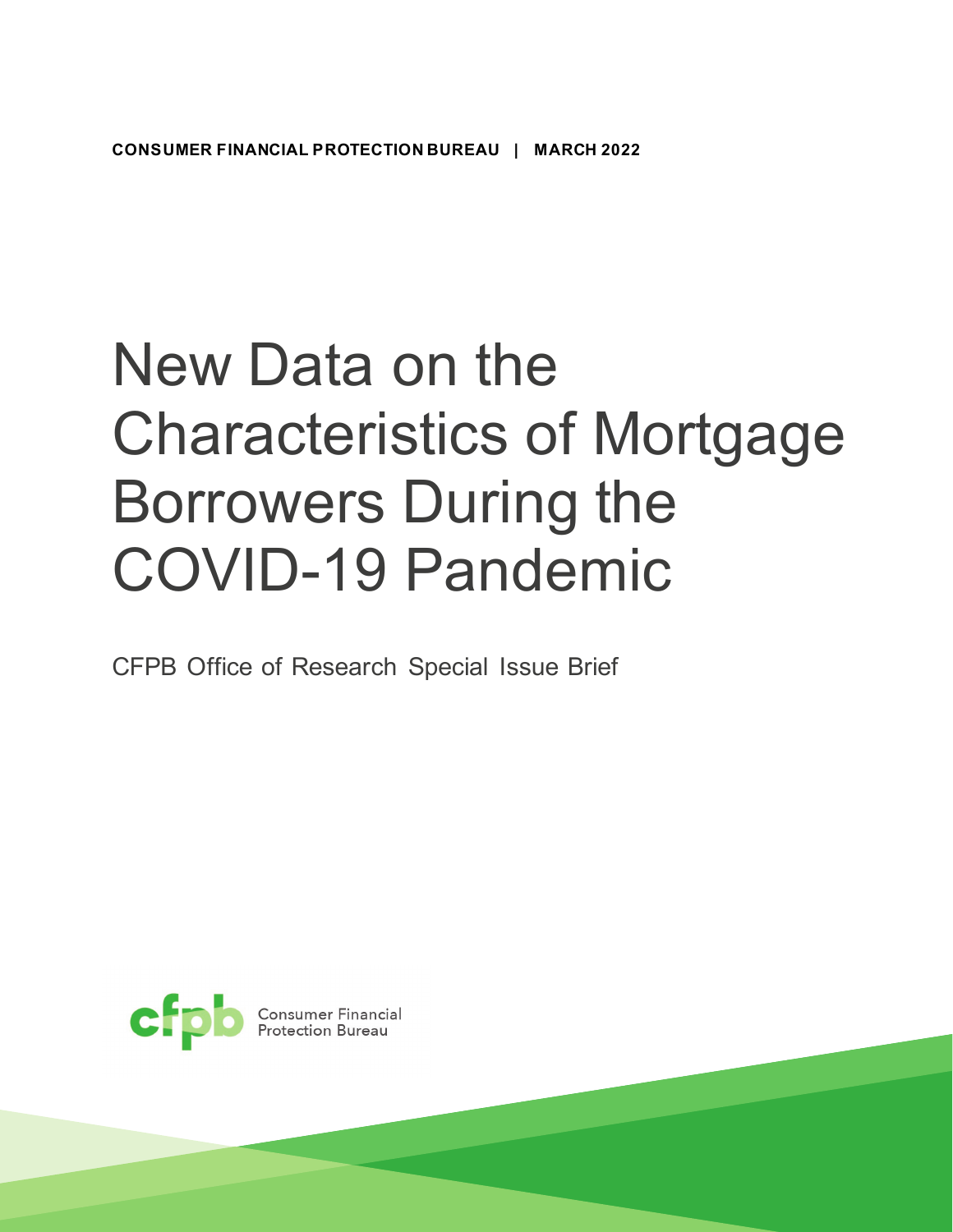This Special Issue Brief was prepared by:

- Greta Li
- Judith Ricks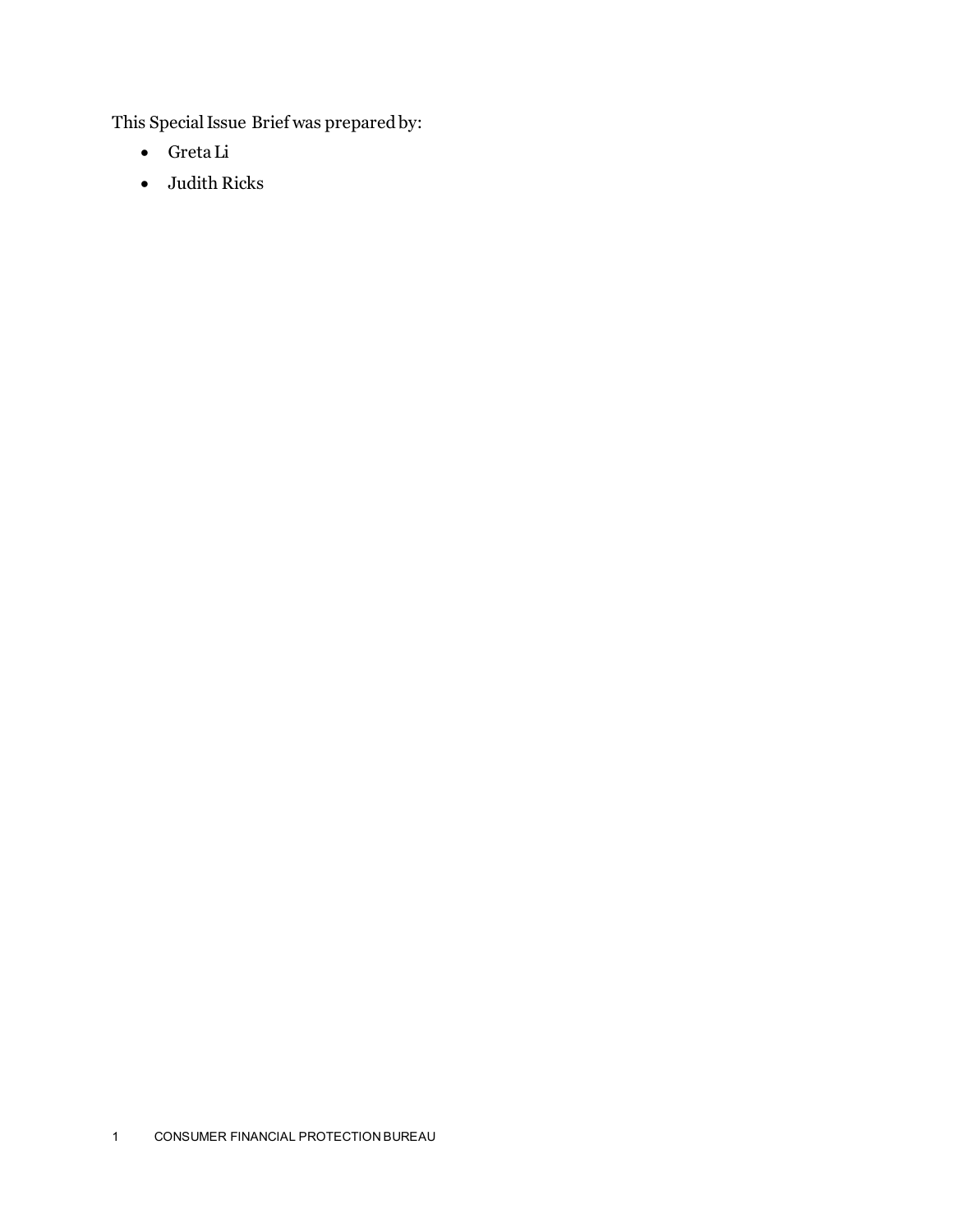# 1. Introduction

The COVID-19 pandemic created a dire situation for many homeowners, andalmost 8 million homeowners have taken advantage of mortgage forbearance programs over the course of the pandemic. [1](#page-2-0) Forbearance programs, such as those provided under the Coronavirus Aid, Relief, and Economic Security Act (CARES Act) in March 2020, allowed many borrowers to take forbearances for reasons related to theCOVID-19 pandemic for periods lasting up to 18 months.[2](#page-2-1) A significant number of homeowners have transitioned out of those forbearances over the last year due, in part, to improving economic conditions and the expiration of protections under these programs for many loans beginning in the Fall of 2021. Given these changes, our goal is to better understandthe characteristics of borrowers who remainin forbearance.

In a May 2021 Consumer Financial Protection Bureau(CFPB) report,[3](#page-2-2)we used data from the National Mortgage Database (NMDB®)[4](#page-2-3) to report on the characteristics of mortgage borrowers during the COVID-19 pandemic based on the account status of borrowers reported through March 2021. The focus of this latest report is to understand the mortgage characteristics and demographics of borrowers who remained in forbearance in January 2022. [5](#page-2-4) As in the May report, our sample of borrowers comes from the NMDB, which is a random 1-in-20 sample of closed-end first-lien mortgages in the United States. We analyze borrower demographic and loan characteristics for a sample of more than 2 million mortgage loans for owner-occupied

<span id="page-2-0"></span><sup>1</sup> See Black Knight Mortgage Monitor, December 2021. Black Knight, Inc. Available at https://www.blackknightinc.com/wp-content/uploads/2022/02/BKI\_MM\_Dec2021\_Report.pdf?. [Black Knight December 2021 report]

<span id="page-2-1"></span><sup>2</sup> Under the Coronavirus Aid, Relief, and Economic Security (CARES) Act, homeowners with GSE (Fannie Mae and Freddie Mac) and other federally-backed mortgages have the right to request and obtain a forbearance for up to 180 days, and an extension for another 180 days (for a total of 360 days). Guidance from the GSEs and federal agencies allow up to 18 months of forbearance. Privately-owned mortgages are not covered by the CARES Act, but many servicers and investors offer similar protections for those loans.

<span id="page-2-2"></span><sup>3</sup> Durbin, E., Li, G., Low, D., and Ricks, J., "CFPB Special Issue Brief: Characteristics of Mortgage Borrowers During the COVID-19 Pandemic" May 2021. Consumer Financial Protection Bureau. Available at [https://files.consumerfinance.gov/f/documents/cfpb\\_characteristics-mortgage-borrowers-during-covid-19](https://files.consumerfinance.gov/f/documents/cfpb_characteristics-mortgage-borrowers-during-covid-19-pandemic_report_2021-05.pdf) [pandemic\\_report\\_2021-05.pdf](https://files.consumerfinance.gov/f/documents/cfpb_characteristics-mortgage-borrowers-during-covid-19-pandemic_report_2021-05.pdf)[May 2021 report]

<span id="page-2-3"></span><sup>4</sup> See National Mortgage Database Program, Federal Housing Finance Agency. https://www.fhfa.gov/PolicyProgramsResearch/Programs/Pages/National-Mortgage-Database.aspx

<span id="page-2-4"></span><sup>5</sup> Although we do not focus our discussion on the group of borrowers with loans reported as delinquent (not in forbearance), we report delinquency rates in Appendix B that are comparable to those reported in the May 2021 report.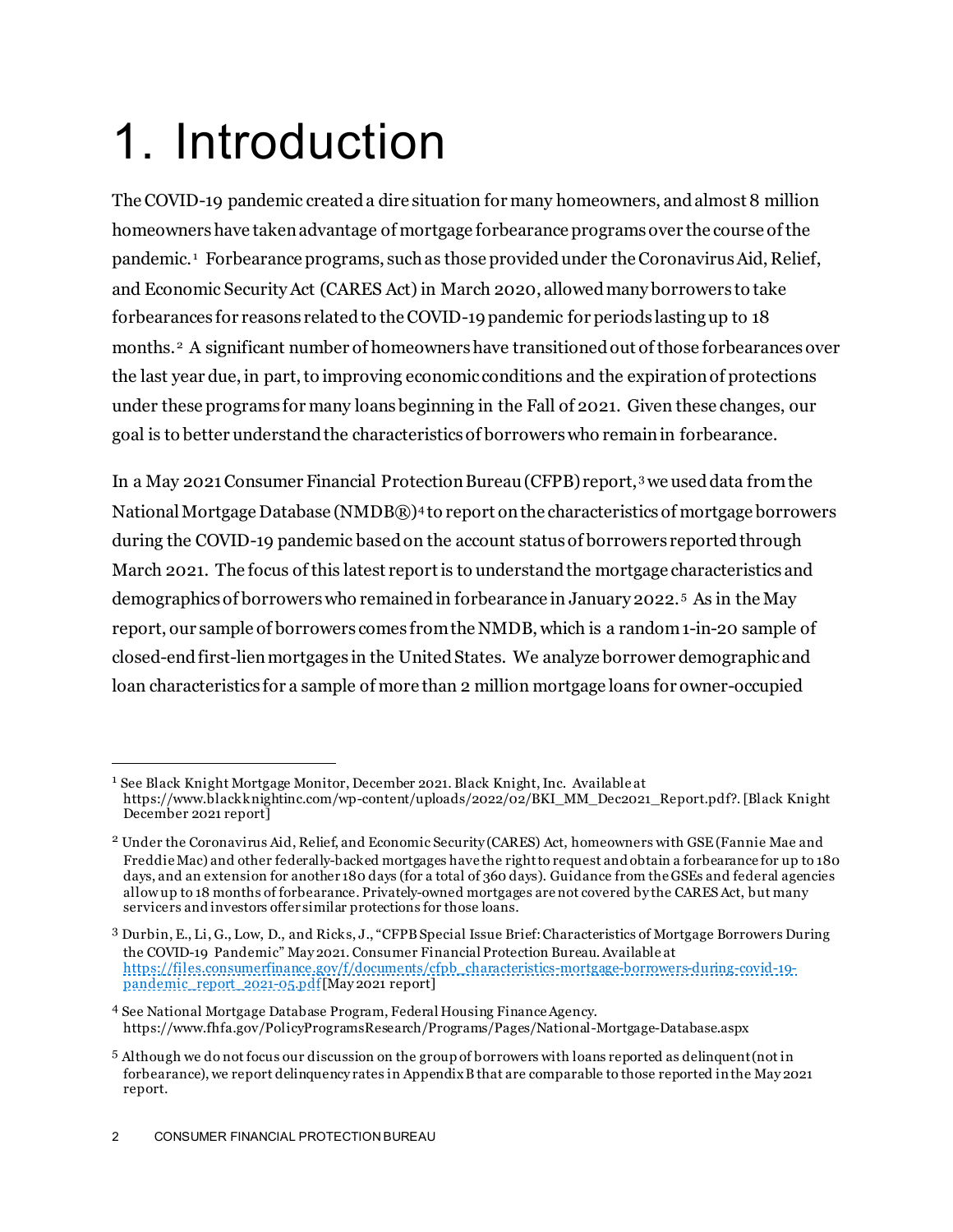properties.[6](#page-3-0) The data include borrower-level demographics and loan-level origination and performance information. The account status in the NMDB is based off credit record data. [7](#page-3-1) We measure account status for open loans as reported throughJanuary 2022. Overall, our January 2022 sample of borrowers had a forbearance rate of 1.3 percent,<sup>[8](#page-3-2)</sup> compared to 4.7 percent in the March 2021 sample used in our May 2021 report.

The primary findings include:

- The share of mortgages in forbearance fell significantly for minority and non-minority borrowers between March 2021 and January 2022. Decreases in the rate of forbearance were relatively larger for non-white than for white borrowers with the largest decreases occurring among Hispanic and other race borrowers.
- Black and Hispanic borrowers were overrepresented among those in forbearance. Black and Hispanic borrowers accounted for a combined 31.2 percent of forbearances, while only accounting for 18.2 percent of the overall sample of borrowers. Furthermore, Black borrowers were 2.8times more likely and Hispanic borrowers were 1.6 times more likely to be in forbearance compared to white borrowers.
- Borrowers in forbearance as of January 2022 appear to have less financial capacity, on average, than borrowers in forbearance as of March 2021. Among mortgage borrowers who were pre-COVID delinquent, the rate of forbearance fell 46 percent between March 2021 and January 2022, whereas the rate of forbearance fell 74 percent over the same period for borrowers who were pre-COVID current.
- Mortgage borrowers who were pre-COVID delinquent were relatively less likely to be in forbearance compared to borrowers that were pre-COVID current in January 2022. Pre-

<span id="page-3-0"></span><sup>6</sup> As in the May 2021 report, we exclude manufactured housing. The sample selection varies somewhat, in that, we allow for a longer range of time to determine "active" status. This increases the sample size while providing a qualitatively similar sample compared to the May 2021 report.

<span id="page-3-1"></span><sup>7</sup> The measurement of forbearance and delinquency in credit reporting has some limitations. For a detailed discussion of these limitations, see the May 2021 report, which explains issues with the measurement of forbearance and delinquency in credit reporting data.

<span id="page-3-2"></span><sup>8</sup> The January estimate is smaller than publicly available estimates provided by Black Knight through the middle of January, which indicate that 1.6 percent of borrowers were in forbearance programs [Black Knight December 2021 report]. This difference is likely due to differences in the underlying data used to estimate forbearance. Black Knight uses daily mortgage servicing data, which does not experience a lag in the reporting of account status as is the case in credit reporting data.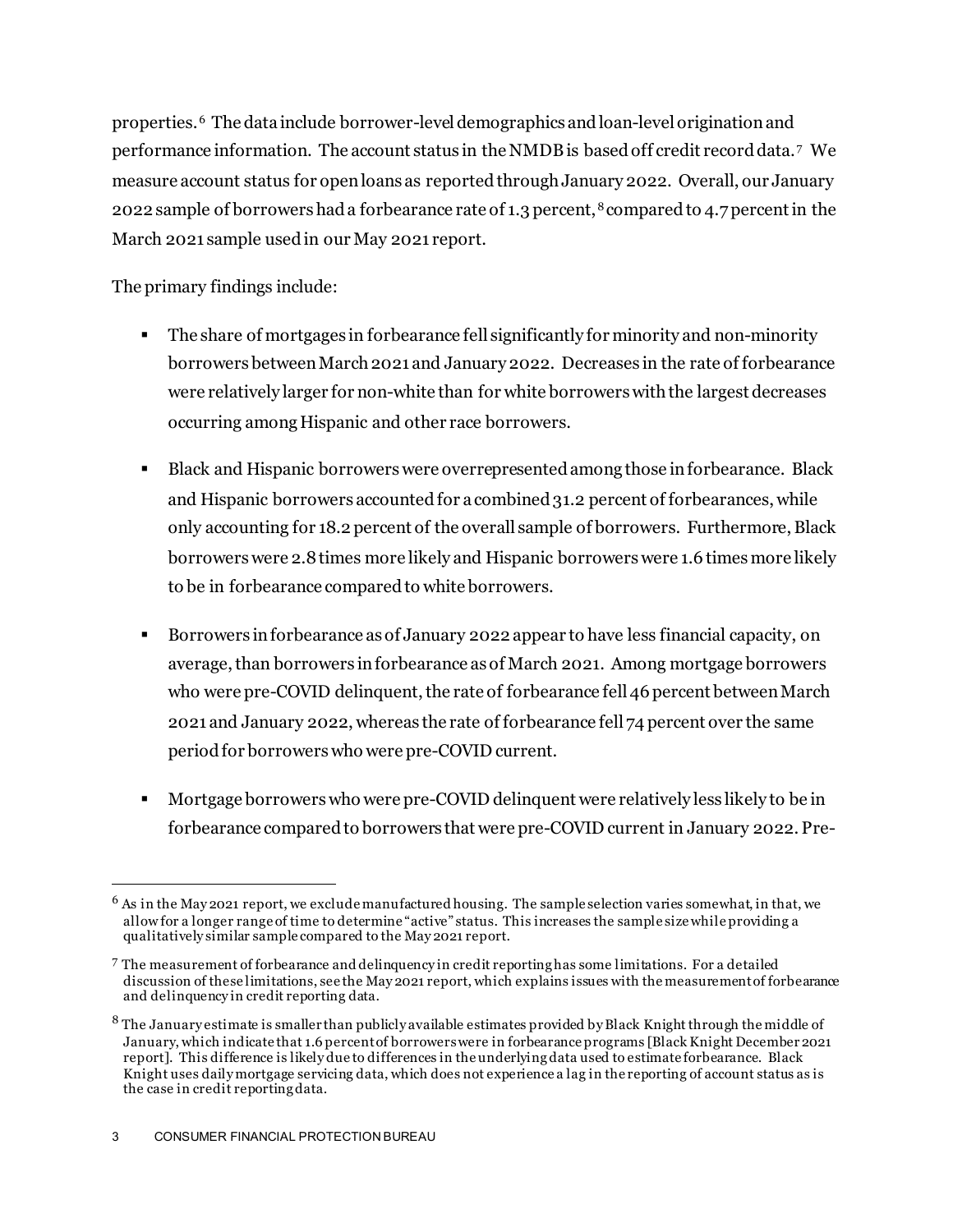COVID current borrowers were 12.4 times more likely to be in forbearance than to be 60+ days delinquent. In comparison, pre-COVID delinquent borrowers were only 2.7 times as likely to be in forbearance than to be 60+ days delinquent.

- Mortgage borrowers with current (or mark-to-market)loan-to-value (LTV) ratios over 95 percent had significantly higher rates of forbearance compared to loans with lower LTV ratios in January 2022. However, this population of borrowers accounted for a small share of forbearances (1.0 percent).
- Finally, in the January 2022 sample there was a significantly smaller share of loans with current LTV ratios above 80 relative to the March 2021 sample of borrowers. Unlike in past recessions where house prices fell, the pandemic economy has seen significant house price appreciationthat can reduce a borrower's LTV ratio, all else equal.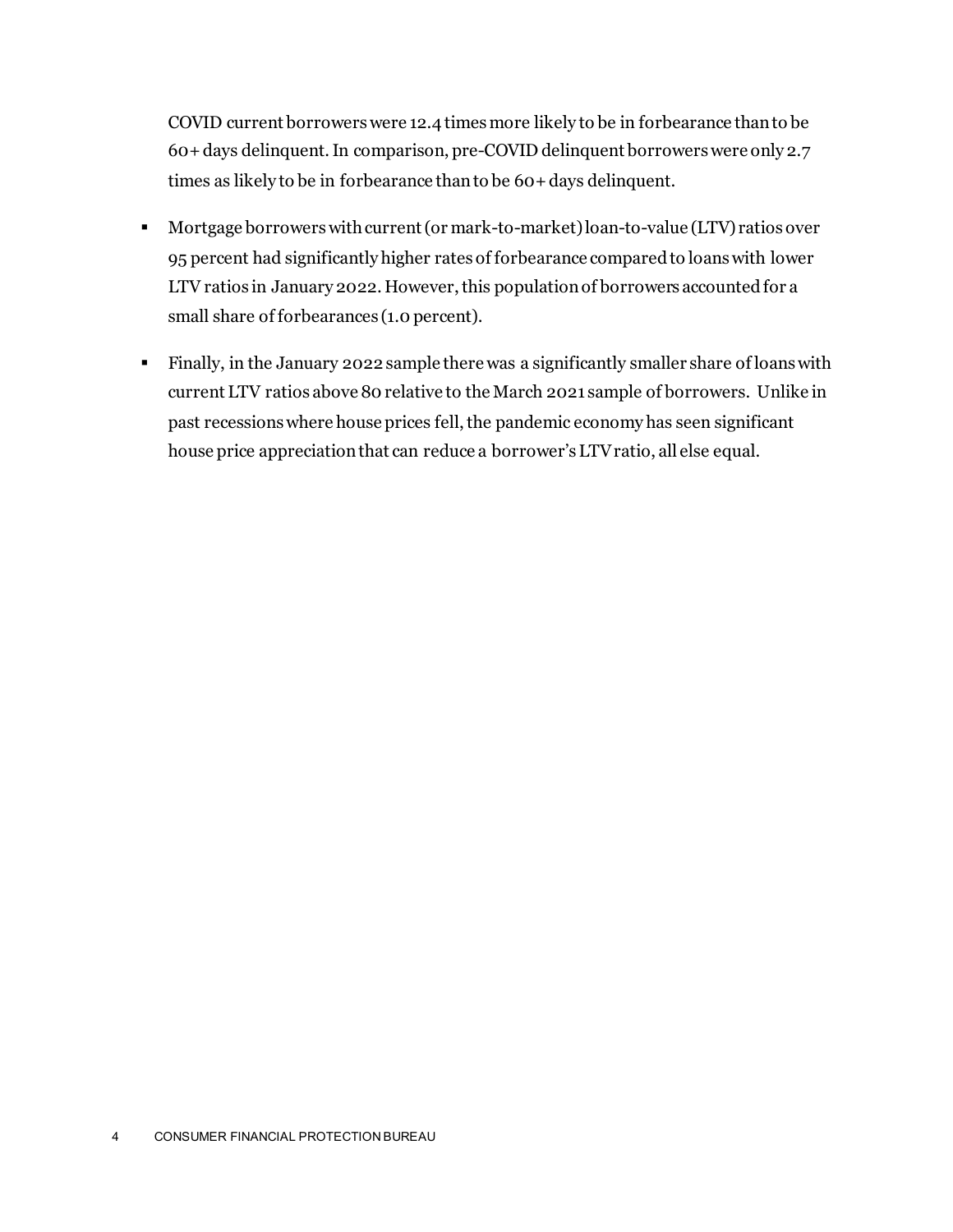# 2. Borrower Demographics

In this section, we analyze the demographics of mortgage borrowers who were in forbearance as reported through January 2022. In our May 2021 report, we showed that minority borrowers made up a disproportionately larger share of borrowers with loans either in forbearance or delinquent compared to the overall population of mortgage borrowers. In particular, minority borrowers and borrowers living in majority-minority tracts had a higher likelihood of being in forbearance compared to white borrowers and borrowers not in majority-minority tracts, respectively. The most recent data show that, while fewer loans to minority borrowers and loans for properties in majority-minority tracts were in forbearance in January 2022 as compared to March 2021, these borrowers continue to be overrepresented among borrowers in forbearance.



**FIGURE 1:** PERCENT OF BORROWERS IN FORBEARANCE BY RACE AND ETHNICITY

Forbearance rates have fallen for all groups when broken out by race and ethnicity. Roughly 1.1 percent of white borrowers were in forbearance as of January 2022, compared to 3.7 percent in March 2021 (71 percent decrease). Black borrowers had forbearance rates of 3.0 percent (68 percent decrease). Roughly 1.7 percent of Hispanic borrowers were in forbearance in January 2022 (80 percent decrease), and all other borrowers[9](#page-5-0)had forbearance rates of 0.9 percent (84

<span id="page-5-0"></span><sup>9</sup> As in the May 2021 report, the other race borrower group includes non-Hispanic borrowers reported as American Indian, Asian, Native Hawaiian/Pacific Islander, or multiple races.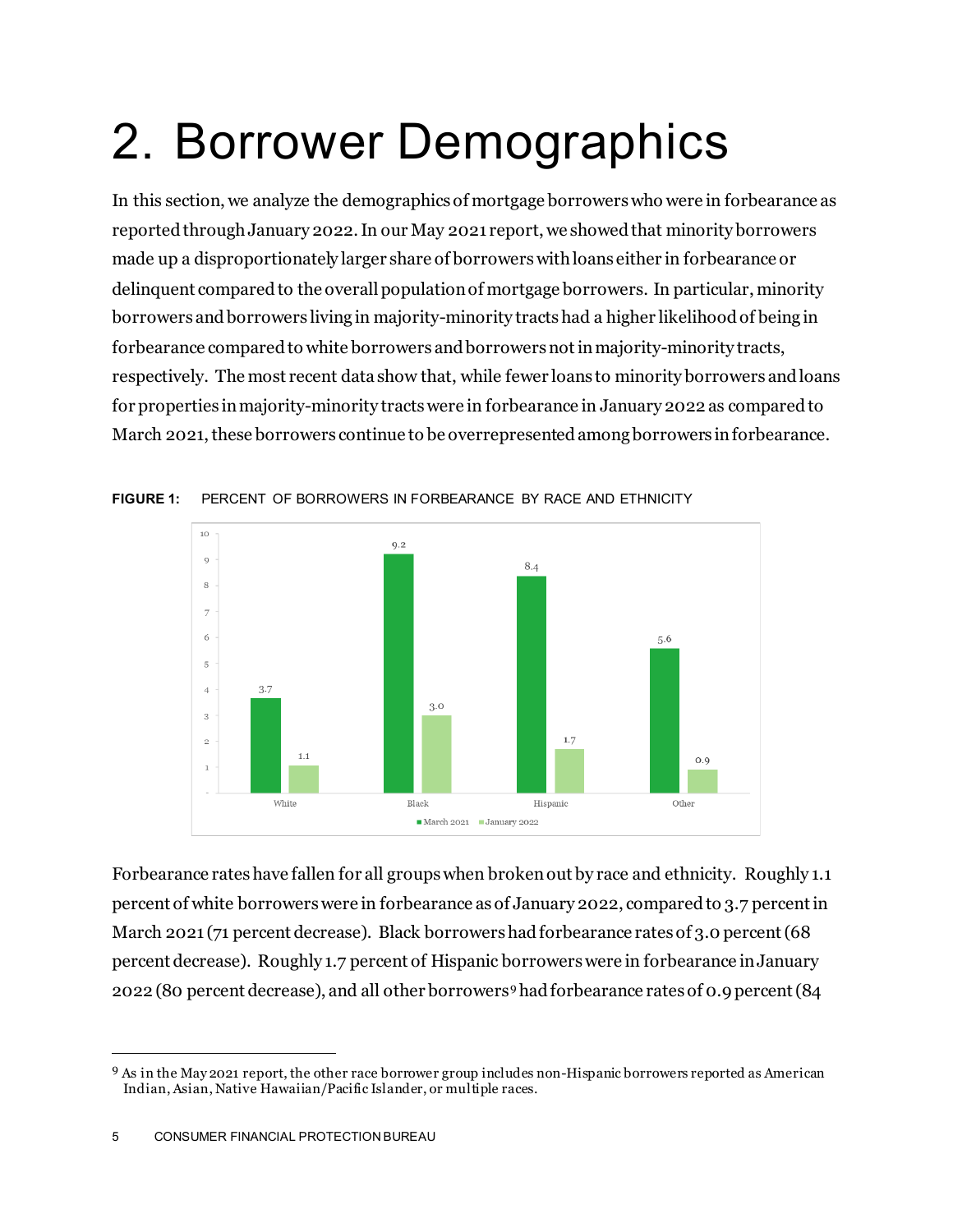percent decrease). These numbers represent significant reductions in forbearance for minority groups, especially Hispanic and other race borrowers, that are relatively larger than for white borrowers.

Nevertheless, Black and Hispanic borrowers remained significantly more likely to be in forbearance compared to white borrowers. Black and Hispanic borrowers were 2.8 times and 1.6 times more likely to end up in forbearance than white borrowers, respectively. Other race borrowers were less likely to experience forbearance compared to white borrowers.

Considering the overall composition of loans that were in forbearance, white borrowers accounted for roughly 64 percent of loans in forbearance, while Black and Hispanic borrowers each accounted for roughly 16 percent and other race borrowers accountedfor roughly 4 percent. Loans held by white borrowers continued to make up a large majority of this group, consistent with white borrowers accounting for the largest share of mortgages in our sample. [10](#page-6-0) In January 2022, the share belonging to Hispanic borrowers fell and the share belonging to Black borrowers increased relative to March 2021. The different pattern for Black borrowers results from having a relatively smaller reduction in forbearances since March 2021while accounting for a relatively smaller share of the overall sample compared to Hispanic borrowers.

Turning to analysis at the tract-level, we see that borrowers living in majority-minority census tracts remained more likely to be in forbearance. The data showthat roughly 1.7 percent of borrowers living in majority-minority tracts were in forbearance versus 1.2 percent in nonmajority-minority tracts. However, as a share of overall forbearances, loans in majorityminority tracts fell from 35.7 percent in March 2021 to 29.2 percent in January 2022 (18 percent decrease).

<span id="page-6-0"></span><sup>&</sup>lt;sup>10</sup> The overall racial composition of our NMDB sample is: White (75.7 percent), Black (6.6 percent), Hispanic (11.6 percent), and other race (6.0 percent).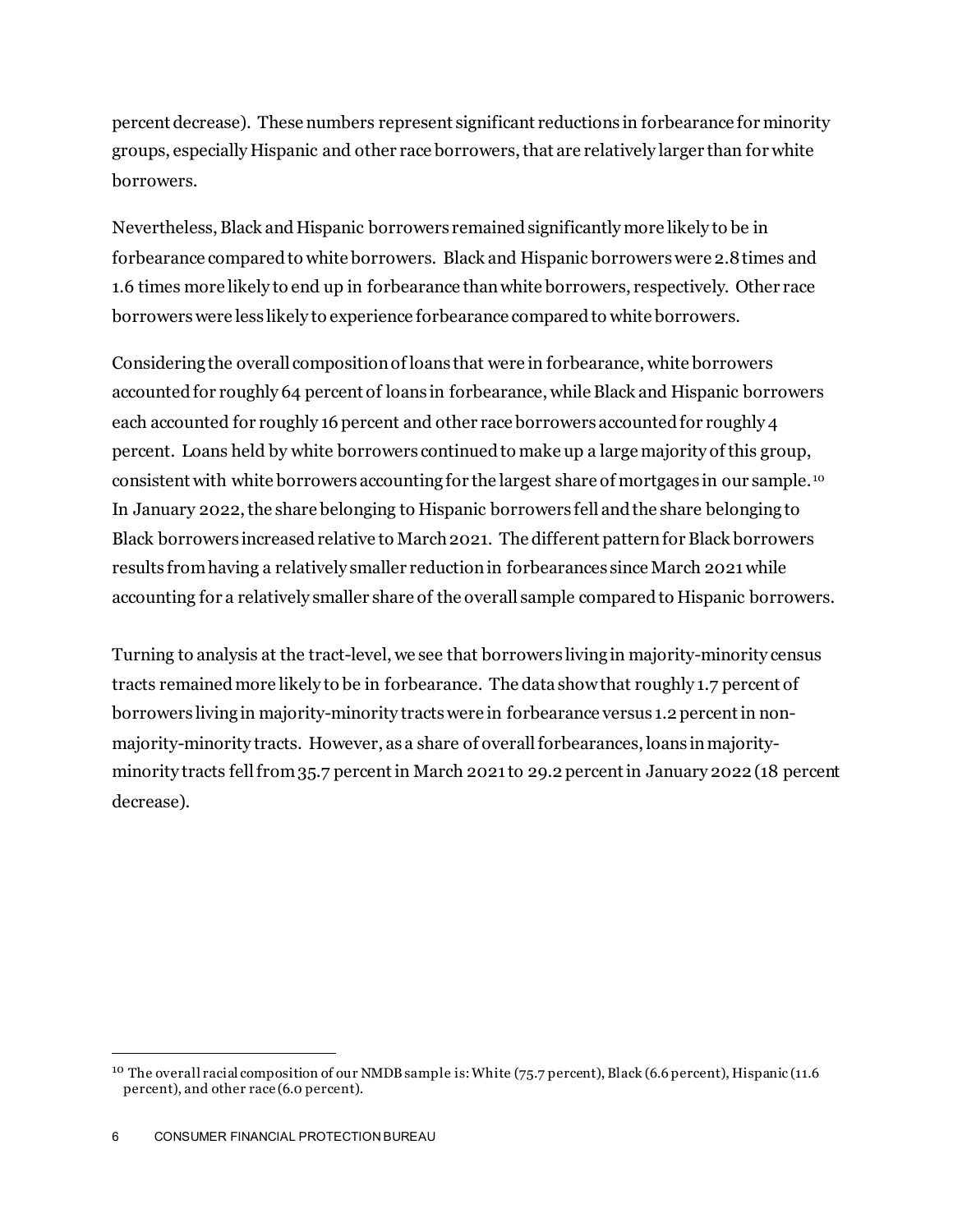

**FIGURE 2:** PERCENT OF BORROWERS IN FORBEARANCE BY MAJORITY-MINORITY TRACT STATUS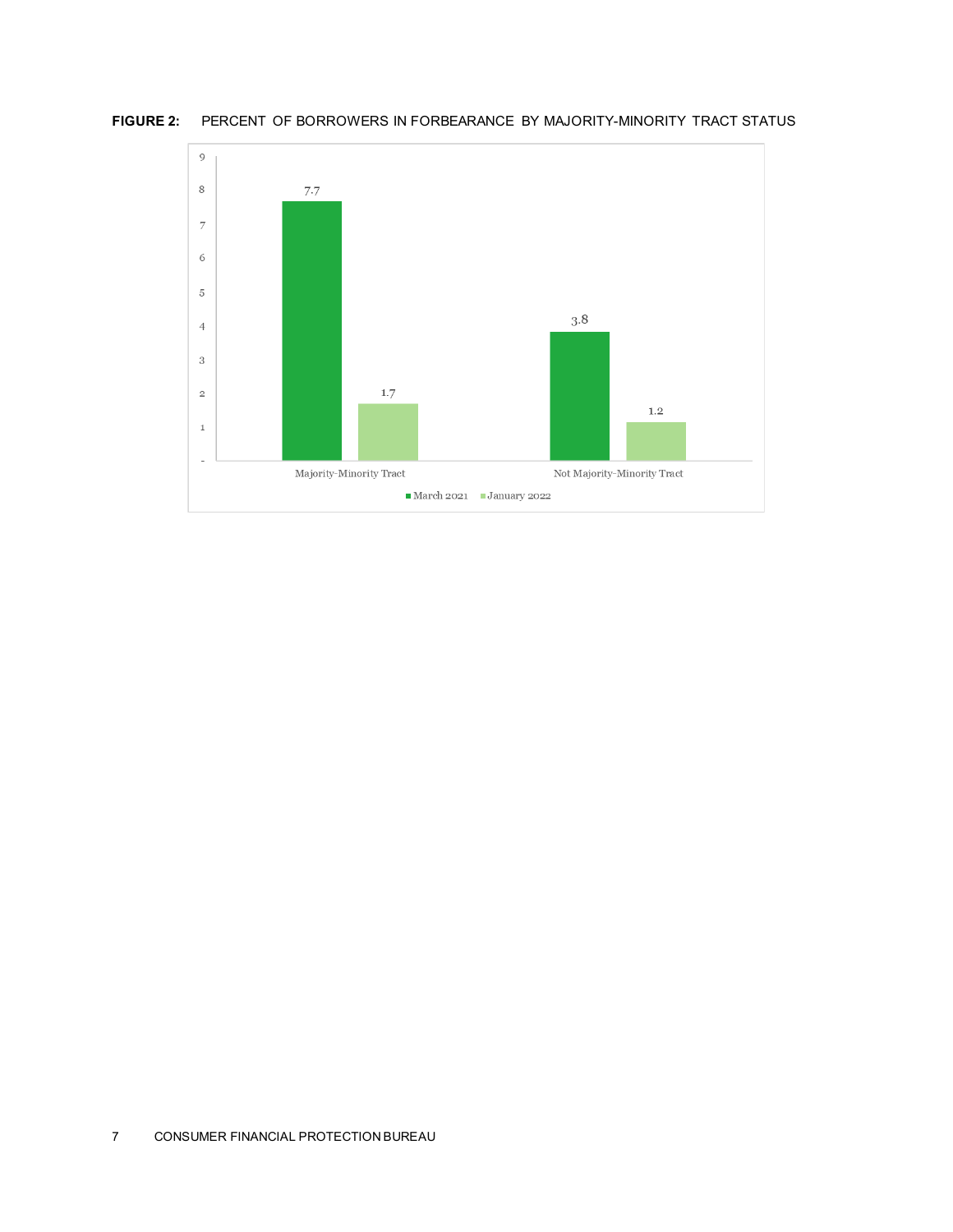## 3. Factors Related to Financial **Capacity**

Since the start of the pandemic, most borrowers who entered a COVID-19 forbearance exited.<sup>[11](#page-8-0)</sup> An open question is when and how the remaining borrowers will be able to exit forbearance. Understanding factors related to a household's financial capacity can shed light on this matter.

Following from our earlier report, our primary measures of financial capacity include pre-COVID mortgage delinquency status, nonmortgage distress, single borrower status, and relative income position. [12](#page-8-1) Pre-pandemic mortgage delinquency and nonmortgage distress serve as proxies for payment difficulty. Single borrower status and relative income position proxy for financial capacity.

Whether a borrower was delinquent on their mortgage prior to the pandemic ("pre-COVID delinquent") continues to be an important factor associated with a borrower's likelihood of having a loan in forbearance. Our May 2021 report showed that pre-COVID delinquency was strongly positively associated with being in forbearance. As of January 2022, the rate of forbearance among borrowers who were pre-COVID delinquent was 10.0 percent. For the same period, only 1.1 percent of borrowers who were pre-COVID current were in forbearance. Relative to March 2021, the pre-COVID delinquent borrowers experienced a 46 percent decrease in forbearance rate, whereas the borrowers who were pre-COVID current saw a 74 percent decrease.

The data also show that pre-COVID delinquency was correlated with being delinquent and not in forbearance both in March 2021 and January 2022. The rate of 60+ day delinquency among borrowerswho were pre-COVID delinquent was roughly 15.4 percent in March 2021 and 3.7

<span id="page-8-0"></span><sup>11</sup> Publicly available estimates from Black Knight through January 2022 report that among borrowers who entered into a COVID-19 forbearance: 52 percent transitioned to performing status, 27 percent paid off their loan, 11 percent remained in active forbearance, 6 percent exited into post-forbearance loss mitigation, 3 percent were postforbearance delinquent, and 1 percent were post-forbearance active foreclosure. See Black Knight December 2021 report.

<span id="page-8-1"></span><sup>&</sup>lt;sup>12</sup> See Appendix A for a complete list of variable definitions.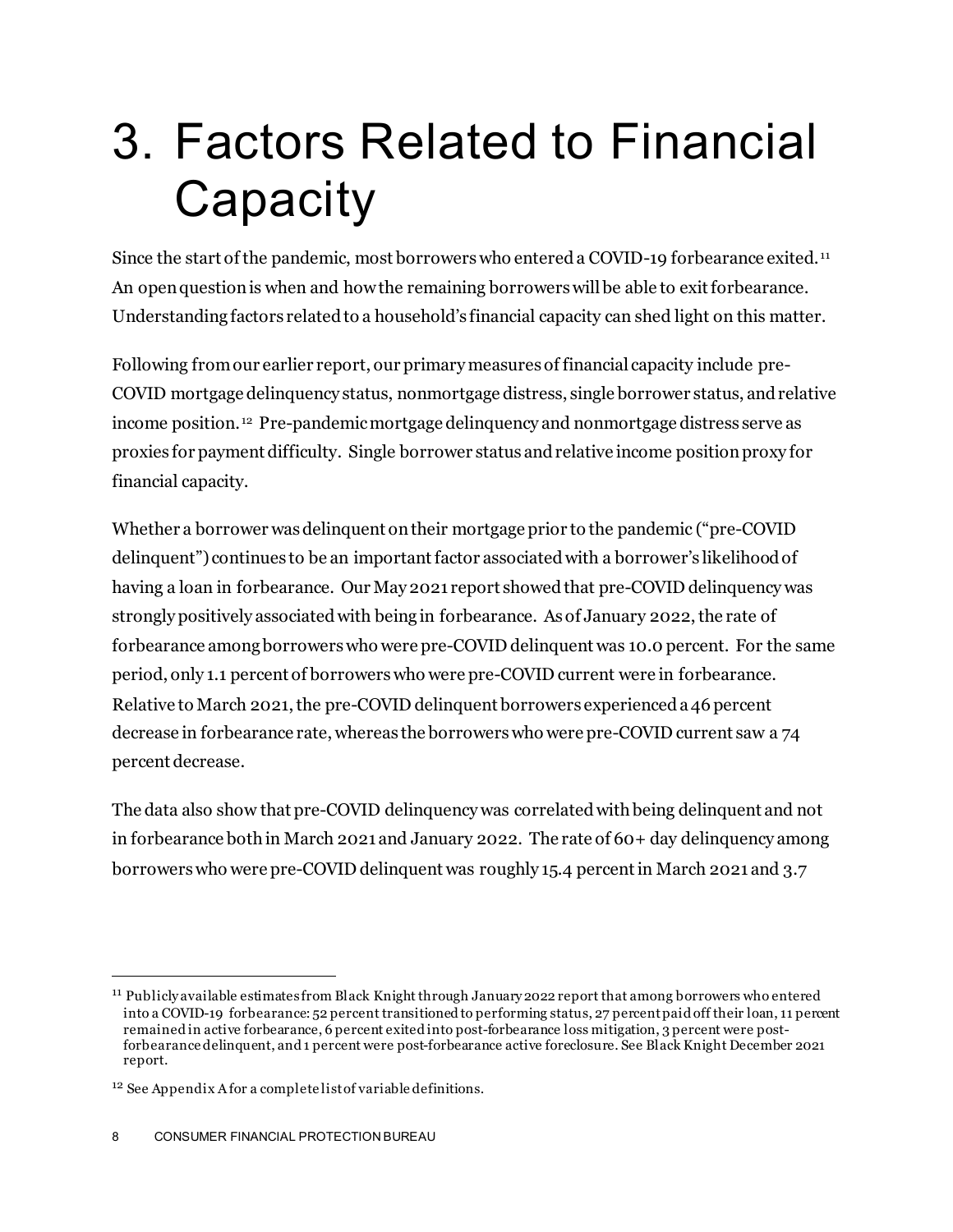percent in January 2022 (see Appendix A). In contrast, the rate of delinquency for borrowers who were pre-COVID current was 0.2 percent in March 2021 and 0.1 percent in January 2022.

Furthermore, comparing within group, borrowers who were pre-COVID current were significantly more likely to be in forbearance than to be delinquent compared to borrowers who were pre-COVID delinquent. In January 2022, borrowers who were pre-COVID current were 12.4 times more likely to be in forbearance than to be delinquent, whereasborrowers who were pre-COVID delinquent were only 2.7 times as likely to be in forbearance than to be delinquent. Similar within group patterns are observed in the March 2021 sample. Overall, the data suggest that pre-COVID delinquent borrowers were less likely to have made use of COVID forbearance protections compared to borrowers who were pre-COVID current.





We consider a borrower "distressed" if they were delinquent or in forbearance on an auto loan or credit card as of December 2021, the most recent data available. The share of January 2022 mortgage forbearances that belonged to distressed borrowers was 31.3 percent. This is somewhat larger than the 25.4 percent we reported in the March 2021 sample, which measured nonmortgage delinquency as of September 2020. We note that nonmortgage delinquency may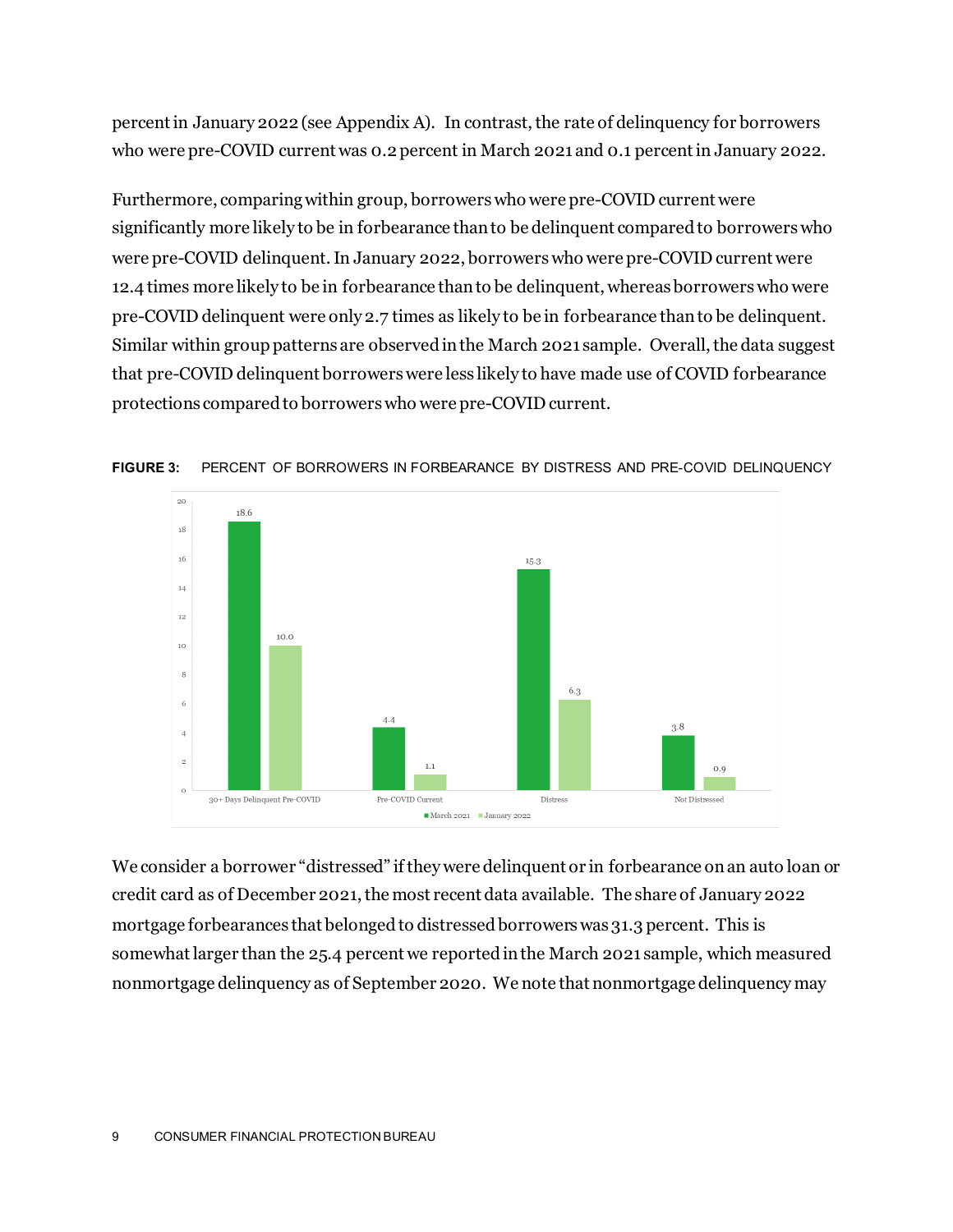be overestimated due to general seasonal delinquency in nonmortgage debt. [13](#page-10-0) Overall, the data show that distressed borrowers were 6.8times as likely to be in forbearance compared to nondistressed borrowers in January 2022.

Single borrower loans were about 1.6 times more likely to be in forbearance through January 2022, compared to loans with a co-borrower. This is an increase relative to March 2021, where single borrowers were only 1.4 times more likely to be in forbearance compared to co-borrowers. Furthermore, the share of forbearances that belonged to single borrowers increased to 64.7 percent in January 2022 from 59.6 percent in March 2021. This shows that forbearances remain relatively more common for loans with a single borrower than loans with multiple borrowers. This pattern could reflect that many single borrowers may be in single-income households and, thus, more resource constrained, on average, compared to dual-income households.





Finally, census tract-level analysis shows that living in a relatively lower-income tract is associated with a greater likelihood of forbearance. Borrowers in the lowest quartile of tract-to-

<span id="page-10-0"></span><sup>&</sup>lt;sup>13</sup> Drukker, L. and S. Nelson, "End-of-Year Credit Card Borrowing," June 2018. Consumer Financial Protection Bureau. Available a[t https://files.consumerfinance.gov/f/documents/bcfp\\_consumer-credit-trends\\_eoy-credit](https://files.consumerfinance.gov/f/documents/bcfp_consumer-credit-trends_eoy-credit-card-borrowing_062018.pdf)[card-borrowing\\_062018.pdf](https://files.consumerfinance.gov/f/documents/bcfp_consumer-credit-trends_eoy-credit-card-borrowing_062018.pdf).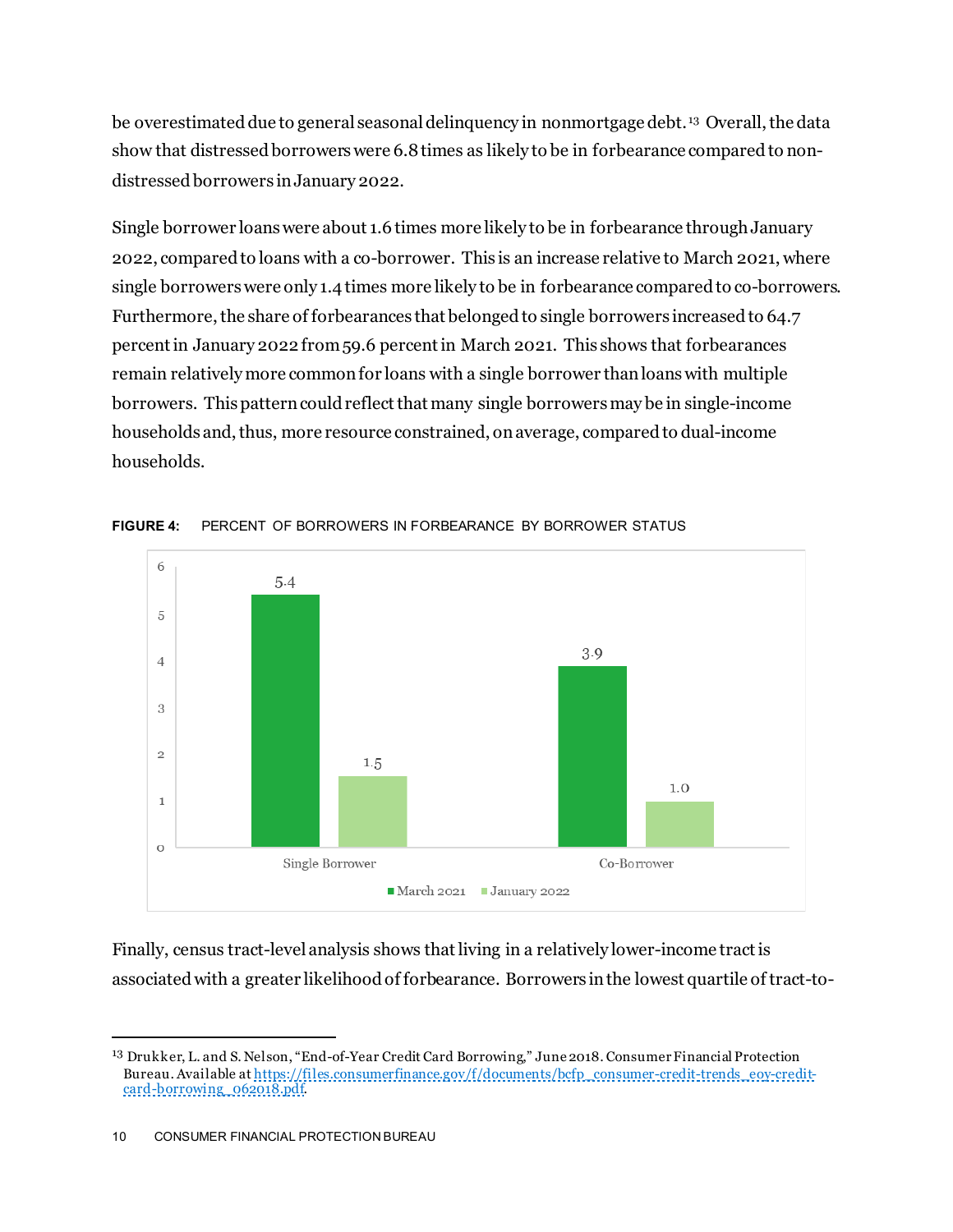MSA income (Q1), were 1.7 times more likely to be in forbearance compared to borrowers in the highest quartile of tract-to-MSA income (Q4). Borrowers in the second (Q2) and third (Q3) quartiles of tract-to-MSA income were 1.4 and 1.2 times more likely to be in forbearance, respectively, compared to Q4 borrowers.

As a share of all forbearances, borrowers living in Q1 made up 33.7 percent of loans in forbearance, which is an increase relative to March 2021. It is also almost twice as large as the share of borrowers from Q4, which made up only 17.8 percent of loans in forbearance. On average, we expect borrowers living in the lowest quartile of tract-to-MSA income to have fewer income resources compared to borrowers living in the highest quartile. Thus, we expect borrowers in the lowestincome quartile to have relatively less financial capacity.

| <b>Quartile of Tract-to-MSA Income</b> | <b>March 2021</b> | January 2022 |
|----------------------------------------|-------------------|--------------|
| Income: Q1                             | 5.5               | 1.6          |
| Income: Q2                             | 4.5               | 1.3          |
| Income: Q3                             | 4.2               | 1.2          |
| Income: Q4                             | 4.4               | 1.0          |

**TABLE 1:** PERCENT OF BORROWERS IN FORBEARANCE BY QUARTILE OF TRACT-TO-MSA INCOME

Overall, the data indicate that households with potentially less financial capacity continue to be more likely to have loans in forbearance compared to those with relatively more financial capacity, based on the measures presented in this analysis. Borrowers who remained in forbearance may have had relatively more difficulty improving their financial situation as the pandemic economy persisted.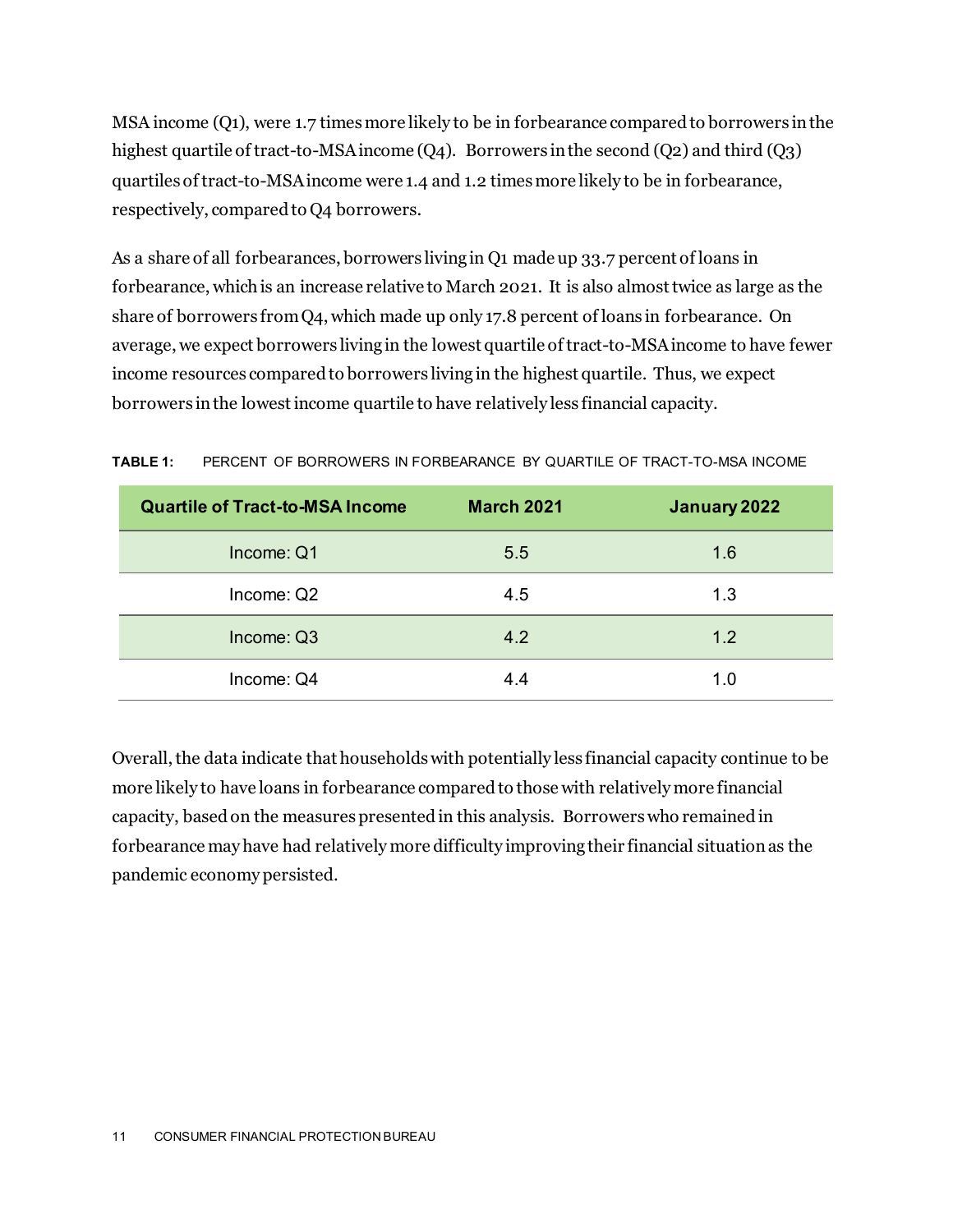### 4. The Distribution of Current Loan-to-Value Ratio

Over the course of the pandemic, many homeowners have experienced significant gains in home equity due to house price appreciation. Publicly available numbers estimate 26 percent house price appreciation over the 24-month period ending January 2022. [14](#page-12-0) For borrowers who enteredforbearance or were delinquent during or throughout the pandemic, house price appreciation would increase their home equity, all else equal. Unlike in past economic downturns in which house prices fell, significant house price appreciation may provide borrowers with additional opportunities to avoid foreclosure as CARES Act protections expire (e.g., rate-term refinancing, loan modification, or sale of home). The idea that borrowers can avoid foreclosure due to the house price appreciation channel has been a topic of discussion throughout the pandemic. [15](#page-12-1)

We first show evidence on the relationship between house price appreciation and LTV ratio. We report the distribution of current LTV ratios for three samples: March 2021, January 2022, and January 2022 restricted to loans open as of March 2021 or earlier (restricted January 2022 sample). The latter allows us to isolate changes in the distribution of LTV ratios that come from loans that were open in March of 2021, as opposed to the full January 2022 sample, which includes new mortgages (e.g., for refinance or purchase) that originated between March 2021 and January 2022. The current LTV ratio is a mark-to-market measure based on house price index data from December 2021, which is the most recent data available.

Overall, the data show that loans with high LTV ratios account for a small share of loans in forbearance. In the restricted January 2022 sample, loans with an LTV ratio above 95 accounted for 0.2 percent of the sample and loans with an LTV ratio above 80 and up to 95

<span id="page-12-0"></span><sup>14</sup> See American Enterprise Institute (January 2022), "Housing finance: Insights on the new normal (week 2, 2022)." Available a[t https://www.aei.org/wp-content/uploads/2022/01/OB-Infographic-The-New-Normal-2022-Week-2-](https://www.aei.org/wp-content/uploads/2022/01/OB-Infographic-The-New-Normal-2022-Week-2-FINAL-v2.pdf?x91208) [FINAL-v2.pdf?x91208.](https://www.aei.org/wp-content/uploads/2022/01/OB-Infographic-The-New-Normal-2022-Week-2-FINAL-v2.pdf?x91208)

<span id="page-12-1"></span><sup>15</sup> See, e.g., Urban Institute (February 2021), "The Predicted Foreclosure Surge Likely Won't Happen, Even among Financially Vulnerable." Available a[t https://www.urban.org/urban-wire/predicted-foreclosure-surge-likely-wont](https://www.urban.org/urban-wire/predicted-foreclosure-surge-likely-wont-happen-even-among-financially-vulnerable-borrowers)[happen-even-among-financially-vulnerable-borrowers](https://www.urban.org/urban-wire/predicted-foreclosure-surge-likely-wont-happen-even-among-financially-vulnerable-borrowers). See, e.g., Elul, R. and Newton, N., (2021), "Helping Struggling Homeowners During Two Crises." Available at <u>https://www.philadelphiafed.org/consumer-</u> [finance/mortgage-markets/helping-struggling-homeowners-during-two-crises](https://www.philadelphiafed.org/consumer-finance/mortgage-markets/helping-struggling-homeowners-during-two-crises).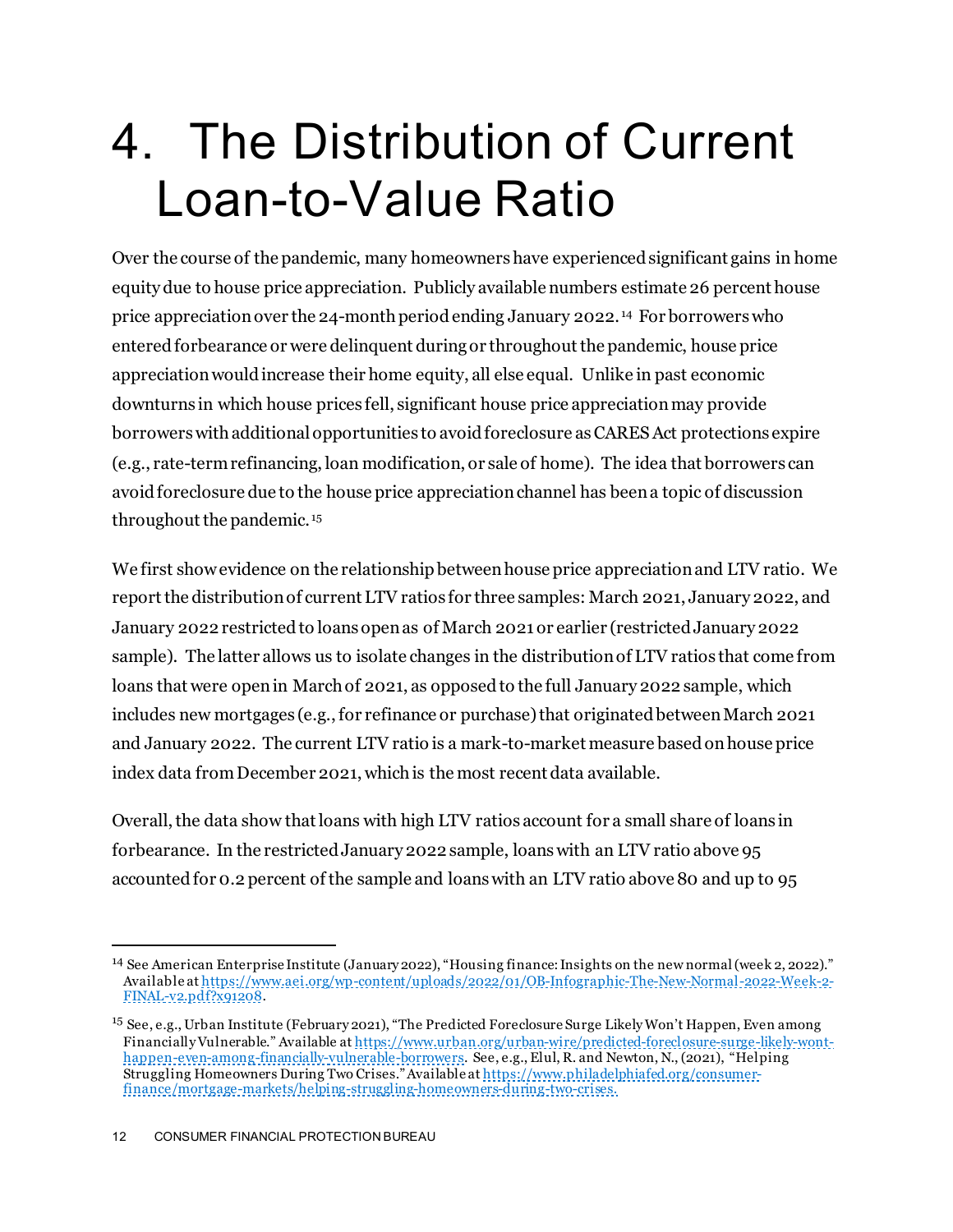accounted for 6.2 percent of the sample. This is a decrease relative to March 2021, where the comparable numbers were 0.3 percentfor above 95 LTV ratio and 8.5 percent for above 80 and up to 95 LTV ratio. Mostloans in the sample had LTV ratios at or below 80 in January 2022. Furthermore, the share of loans with an LTV ratio above 60 and up to 80 reported a significant increase from 26.0 percent in March 2021 to 30.3 percent in the restricted January 2022 sample.

Similar patterns are observed for the full January 2022 sample with the share of all loans being slightly higher for LTV ratios above 60. This is expected given that the sample includes new loans that often originate at LTV ratios of 80 or higher and may have benefited less from house price appreciation. Overall, the data are not inconsistent with house price appreciation having increased the home equity of many borrowerswho started the pandemic with relatively higher LTV ratios.

| <b>LTV Group</b> | <b>March 2021</b> | January 2022 | January 2022<br><b>Restricted</b> |
|------------------|-------------------|--------------|-----------------------------------|
| $= 60$           | 65.2              | 60.1         | 63.3                              |
| $60.01 - 80.00$  | 26.0              | 32.4         | 30.3                              |
| $80.01 - 95.00$  | 8.5               | 7.4          | 6.2                               |
| > 95             | 0.3               | 0.2          | 0.2                               |

#### **TABLE 2:** DISTRIBUTION OF LOAN-TO-VALUE RATIO BY SAMPLE

Turning to the composition of loans in forbearance, the data indicate that the situation may have worsened between March 2021 and January 2022 for the relatively small number of borrowers with an LTV ratio above 95. Compared to borrowers with an LTV ratio greater than 80 and up to 95, borrowers with an LTV ratio above 95 were 2.6 times more likely to be in forbearance and 8.5 times more likely to be 60+ days delinquent as of January 2022. This is a significant increase compared to our numbers for March 2021 (1.7 times more likely to be in forbearance and 7.4 times more likely to be 60+ days delinquent).

For borrowers with an LTV ratio above 95, we also note that the 60+ day delinquency rate fell the least for this group compared to the other LTV groups. The share of 60+ days delinquent fell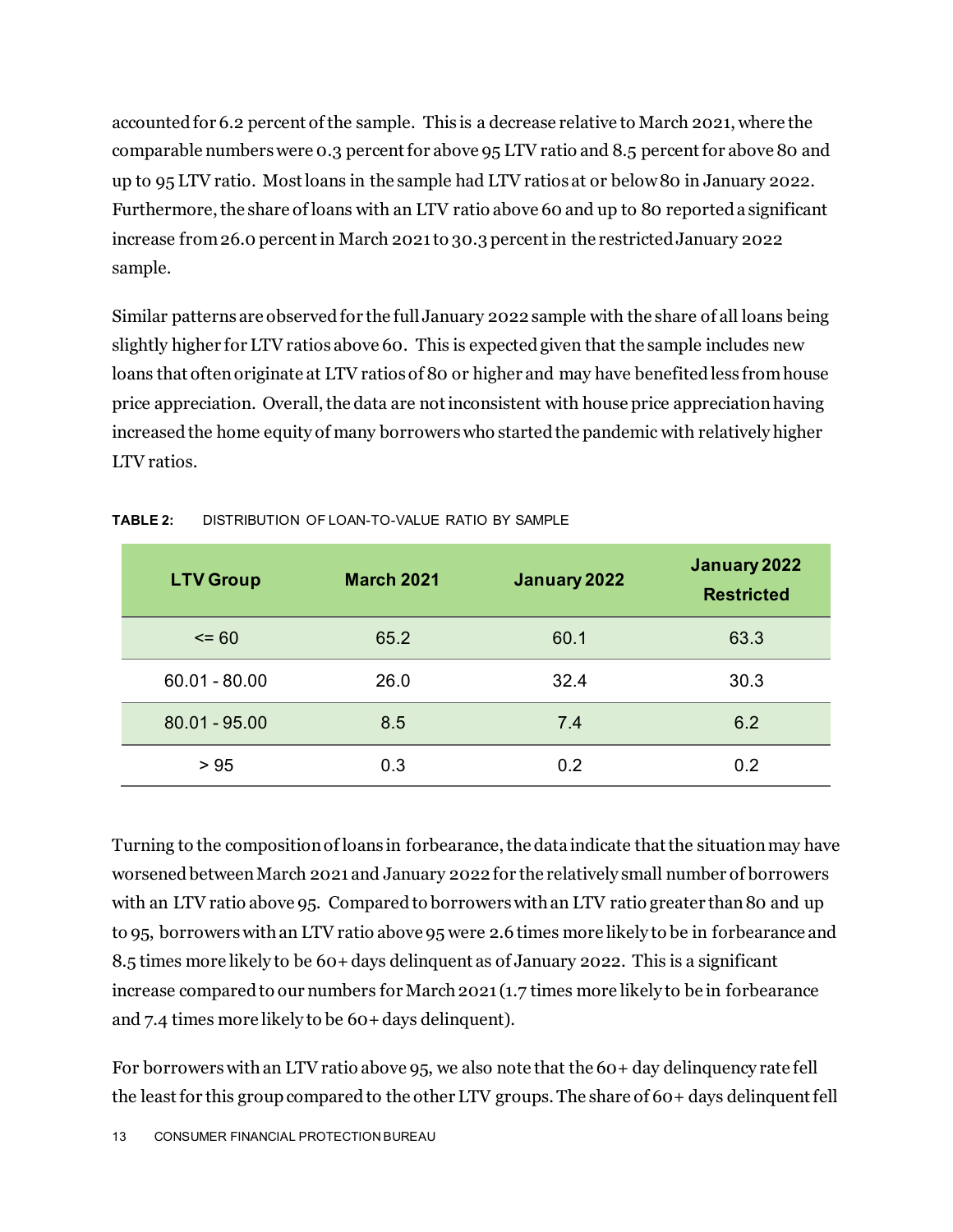48 percent between March 2021 and January 2022 for borrowers above 95 LTV ratio (3.8 percent in January 20221 compared to 7.4 percent in March 2021). Borrowers with an LTV ratio above 80 and up to 95 saw a 54 percent decrease and borrowers above 60 and up to 80 LTV ratio saw a 72 percent decrease between March 2021 and January 2022. This suggests that borrowers with high LTV ratios in March 2021may have become worse off even while the situation improved for many borrowers.

|                  | <b>March 2021</b> |                       | January 2022   |                       |
|------------------|-------------------|-----------------------|----------------|-----------------------|
| <b>LTV Group</b> | In Forbearance    | 60+Days<br>Delinquent | In Forbearance | 60+Days<br>Delinquent |
| $\leq$ 60        | 3.5               | 0.4                   | 0.8            | 0.1                   |
| $60.01 - 80.00$  | 5.9               | 0.6                   | 1.6            | 0.2                   |
| $80.01 - 95.00$  | 8.9               | 1.0                   | 3.4            | 0.5                   |
| > 95             | 15.3              | 7.4                   | 8.6            | 3.8                   |

| TABLE 3: |  | PERCENT OF BORROWERS IN FORBEARANCE BY LOAN-TO-VALUE RATIO |
|----------|--|------------------------------------------------------------|
|          |  |                                                            |

Overall, the data report that the level of home equity is related to a borrower's likelihood of having a mortgage loan in forbearance or delinquent. Specifically, borrowers with LTVratios above 95 percent remain significantly more likely to have loans in forbearance or delinquent.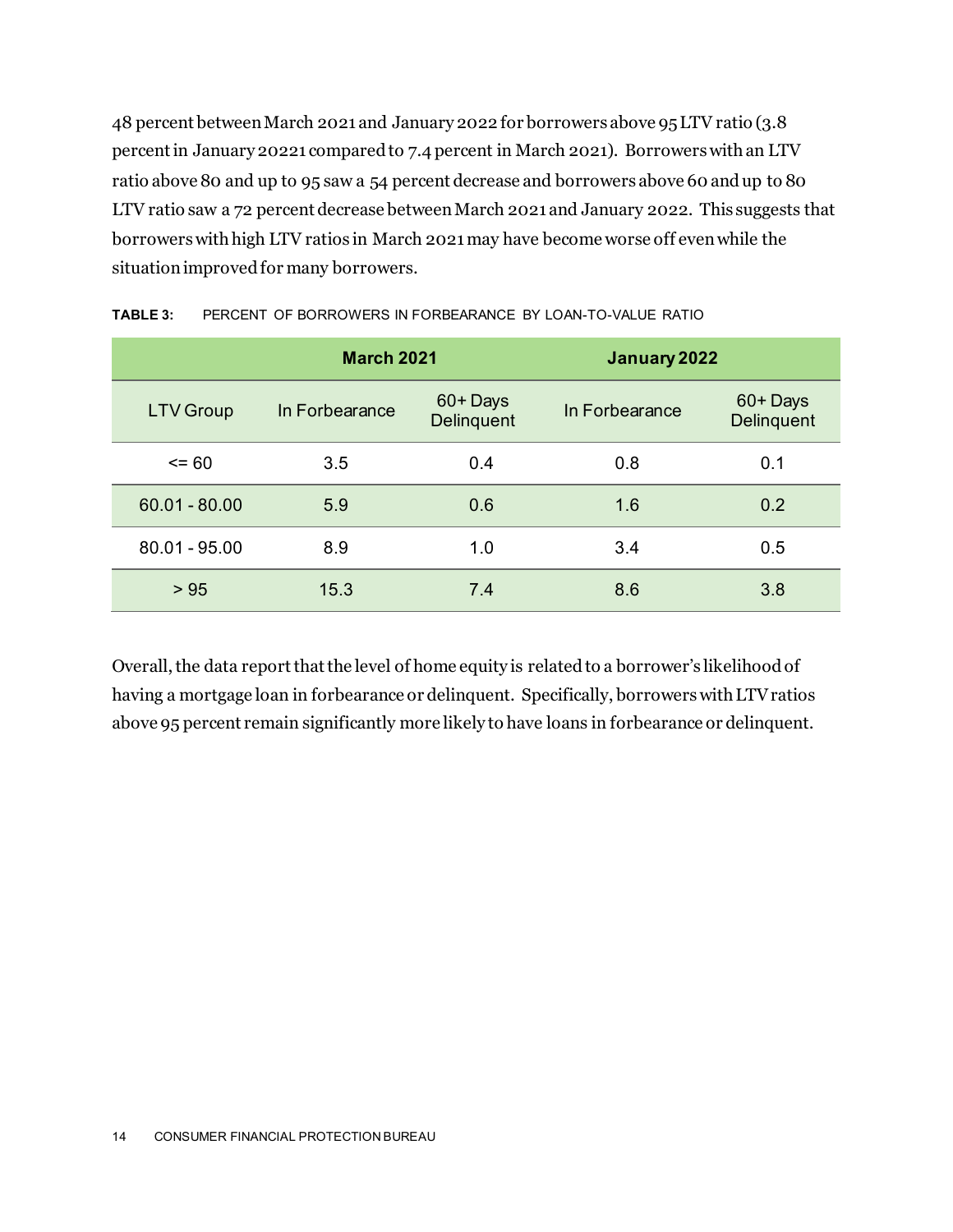# 5. Conclusion

Most of the 8 million borrowers who enteredmortgage forbearance due to the dire economic circumstances presented by the COVID-19 pandemic have exited. However, many borrowers remain in forbearance. Our analysis provides insight into who these borrowers are. It also sheds light on the financial circumstances of these borrowers compared to borrowers who were in forbearance earlier in the pandemic.

As protections under the CARES Act have expired for many loans, it is unclear what will happen to the borrowers who remain in forbearance. Our analysis shows that these borrowers are more likely to be minorities and to live in majority-minority tracts. The data also show that these borrowers may have less financial capacity on certain dimensions, such as whether they were delinquent prior to the start of the pandemic. While house price appreciation may provide additional opportunities for some of these borrowers, there remains a small group of borrowers with little to no housing equity who may be at risk of foreclosure. Overall, our analysis suggests that borrowers remaining in forbearance may have relatively more difficulty avoiding foreclosure compared to borrowers who already exited.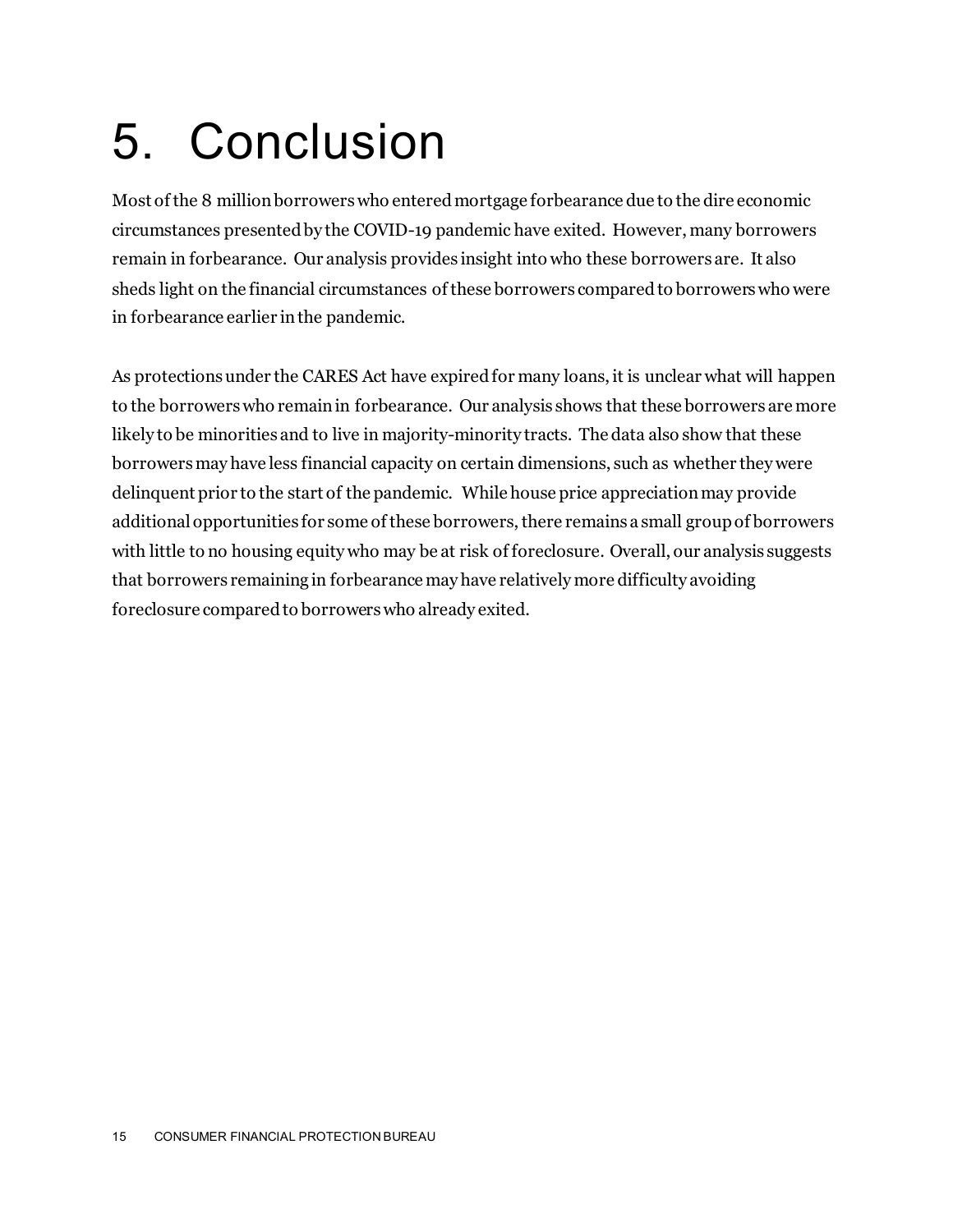### APPENDIX A: VARIABLE DEFINITIONS

Using data from NMDB, we define the following variables that are used in this report:

1. Race is defined based on the primary borrower. White is non-Hispanic and white. Black is non-Hispanic and black, including borrowers who reported two races with one being Black. Hispanic is based on reported ethnicity and can be for any race (white, black, or other). Other includes non-Hispanic borrowers reported as American Indian, Asian, Native Hawaiian/Pacific Islander, or multiple races.

2. Current or mark-to-market LTV is estimated using information on the current first-lien loan balance and changes in the local home price index to estimate a current property value as of December 2021.

3. Single borrower status is measured based on whether the loan has only one borrower reported. If the loan reports more than one borrower, then it is classified as a co-borrower loan.

4. Delinquency status in February 2020 is measuredby the mortgage loan account status. Specifically, whether the account is reported as 30+ days delinquent in February 2020, which is one month prior to the start of the COVID-19 pandemic.

5. Distress is measuredat the household level, based on the borrower's performance on auto loans and credit cards as reported through December 2021. A borrower is "distressed" if they are delinquent or in forbearance on an auto loan or credit card and "not distressed" if they have an auto loan or credit card but are not delinquent or in forbearance on either product. We focus on auto loans and credit cards because, unlike with mortgages or student loans, forbearance is more likely to be discretionary because there are not government-sponsored forbearance programs for these products.

6. Relative income quartile is measured based on the ratio of census tract-to-MSAincome, which comes from the American Community Survey (ACS).